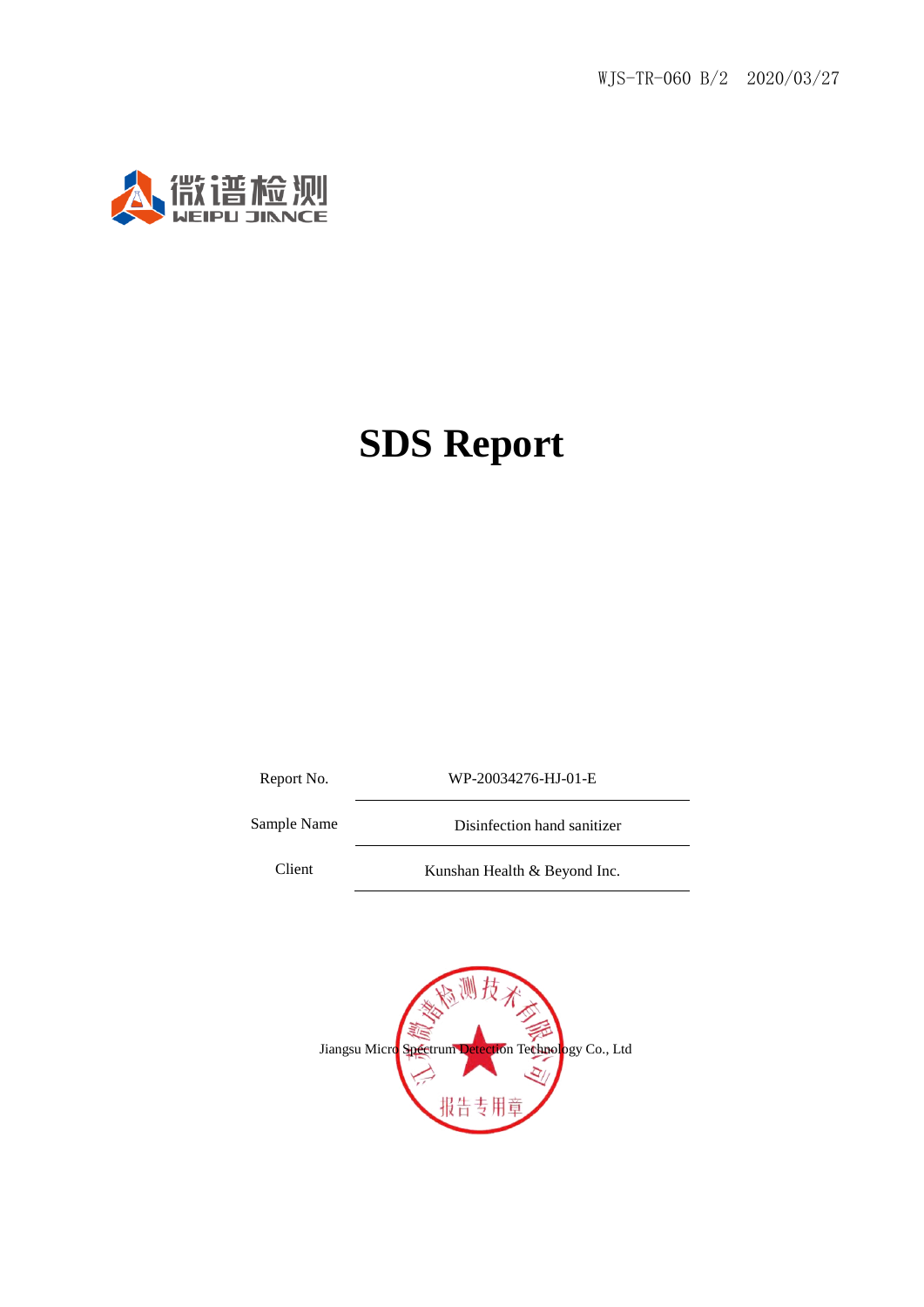

Report No.: WP-20034276-HJ-01-E Page No.: 1/11

| Applicant           |           | Kunshan Health & Beyond Inc.<br>Room 701-702, Bld 2, Huijin Bld, No.55, ShangxiangRoad,<br>Huaqiao Town, Kunshan City, China 215332     |
|---------------------|-----------|-----------------------------------------------------------------------------------------------------------------------------------------|
| Manufacturer        |           | Nantong Health & Beyond Hygienic Products Inc.<br>: No.118 YuXian Road, North Town Street, Rugao City Jiangsu<br>Province, China 226575 |
| <b>Product Name</b> |           | disinfection hand sanitizer                                                                                                             |
| Model               | $\cdot$ / |                                                                                                                                         |
| Trade               |           |                                                                                                                                         |

This report is limited to the above applicant company and the product model only. This Chemical Safety Technical Specification (SDS) only meets the local regulatory requirements and standards of the applicable regulation and may not meet the regulatory requirements of other countries.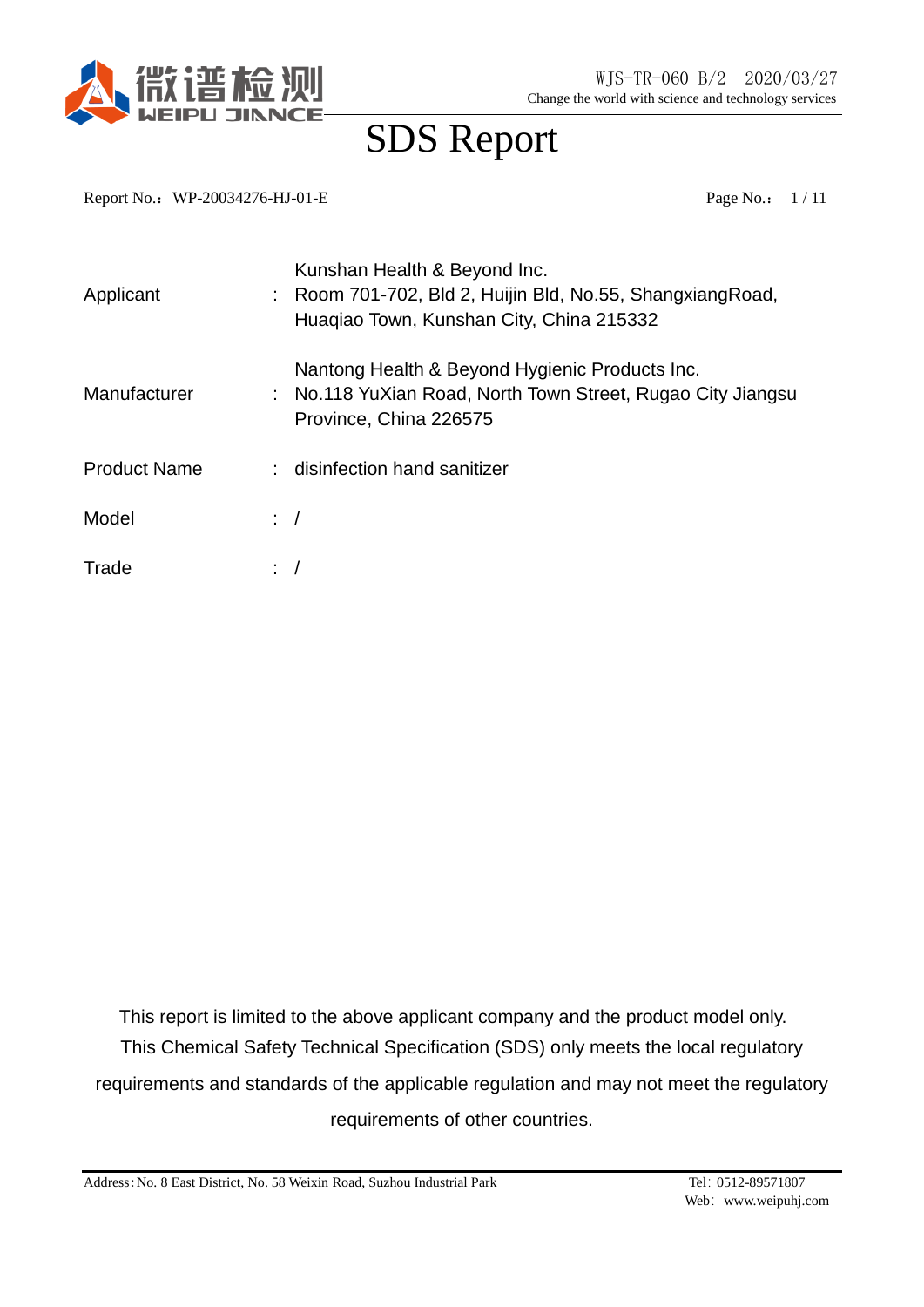

Report No.: WP-20034276-HJ-01-E Page No.: 2/11

(according to *Occupational Safety and Health Admin. Labor (29CFR) 1910.1200 Hazard* 

*Communication*)

### **SECTION 1: IDENTIFICATION OF PRODUCT AND SUPPLIER**

1.1 Product Identifiers

Product Name: disinfection hand sanitizer

Batch: /

1.2 Relevant identified uses of the substance or mixture and uses advised against

Identified uses: Cleaning and disinfection

Export to: China

1.3 Details of the supplier of the safety data sheet

Manufacturer: Nantong Health & Beyond Hygienic Products Inc. Address: No.118 YuXian Road, North Town Street, Rugao City Jiangsu Province, China 226575 TEL: +86-138 0627 5562 ZIP Code:

- 
- E-Mail: rd02@healthandbeyond.cn

Emergency telephone number:

Weekday: +86-138 0627 5562

Night& Holiday: +86-138 0627 5562

### **SECTION 2: HAZARDS IDENTIFICATION**

- 2.1 GHS Risk Categories This product is not hazardous substance in according to the definition in GHS Flammable liquids: Category 3 Eye irritation: Category 2A
- 2.2 GHS Label elements including precautionary statements

Pictograms:

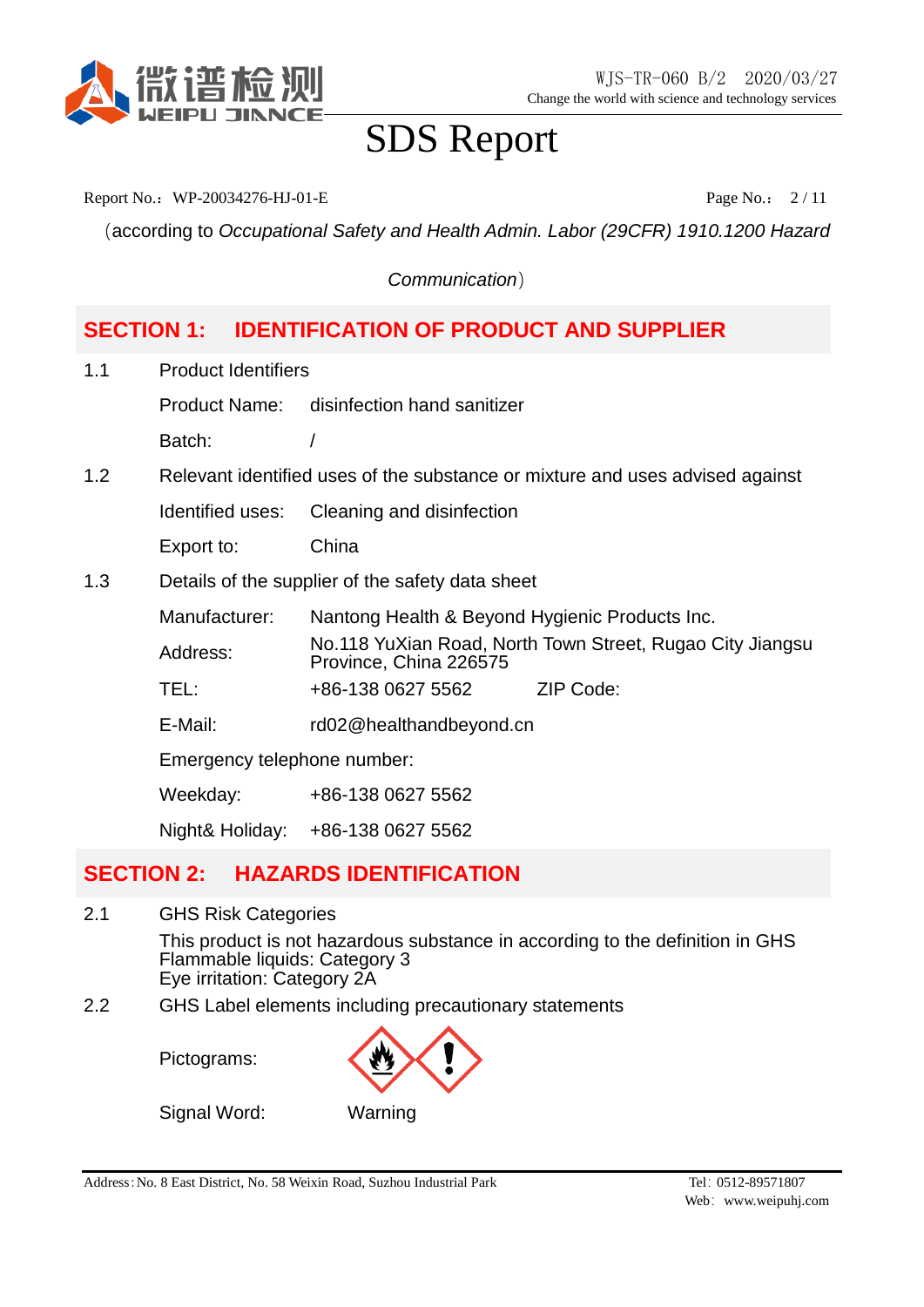

- Report No.: WP-20034276-HJ-01-E Page No.: 3/11 Risk description: H226 Flammable liquid and vapor. H319 Causes serious eye irritation. 2.3 Precautionary Statements Prevention: P210 Keep away from heat/sparks/open flames/hot surfaces. -No smoking. P233 Keep container tightly closed. P240 Ground/bond container and receiving equipment. P241 Use explosion-proof electrical/ ventilating/ lighting/ equipment. P242 Use only non-sparking tools. P243 Take precautionary measures against static discharge. P280 Wear eye protection/ face protection. Response: P305 + P351 + P338 IF IN EYES: Rinse cautiously with water for several minutes. Remove contact lenses, if present and easy to do. Continue rinsing. P337 + P313 If eye irritation persists: Get medical advice/ attention. P370 + P378 In case of fire: Use dry sand, dry chemical or alcohol-resistant foam to extinguish. Storage: P403 + P235 Store in a well-ventilated place. Keep cool. Disposal: P501 Dispose of contents/ container to an approved waste disposal plant.
- 2.4 Hazards not otherwise classified

No information available

2.5 Other hazards

Results of PBT and vPvT assessment, no PBT or vPvB substances

#### **SECTION 3: COMPOSITION / INFORMATION ON INGREDIENTS**

3.1 Substance or mixture

Preparation

3.2 Information about the chemical nature of product

Active Ingredient:

| Name<br>CAS# | Percentage |
|--------------|------------|
|--------------|------------|

Alcohol 64-17-5 75%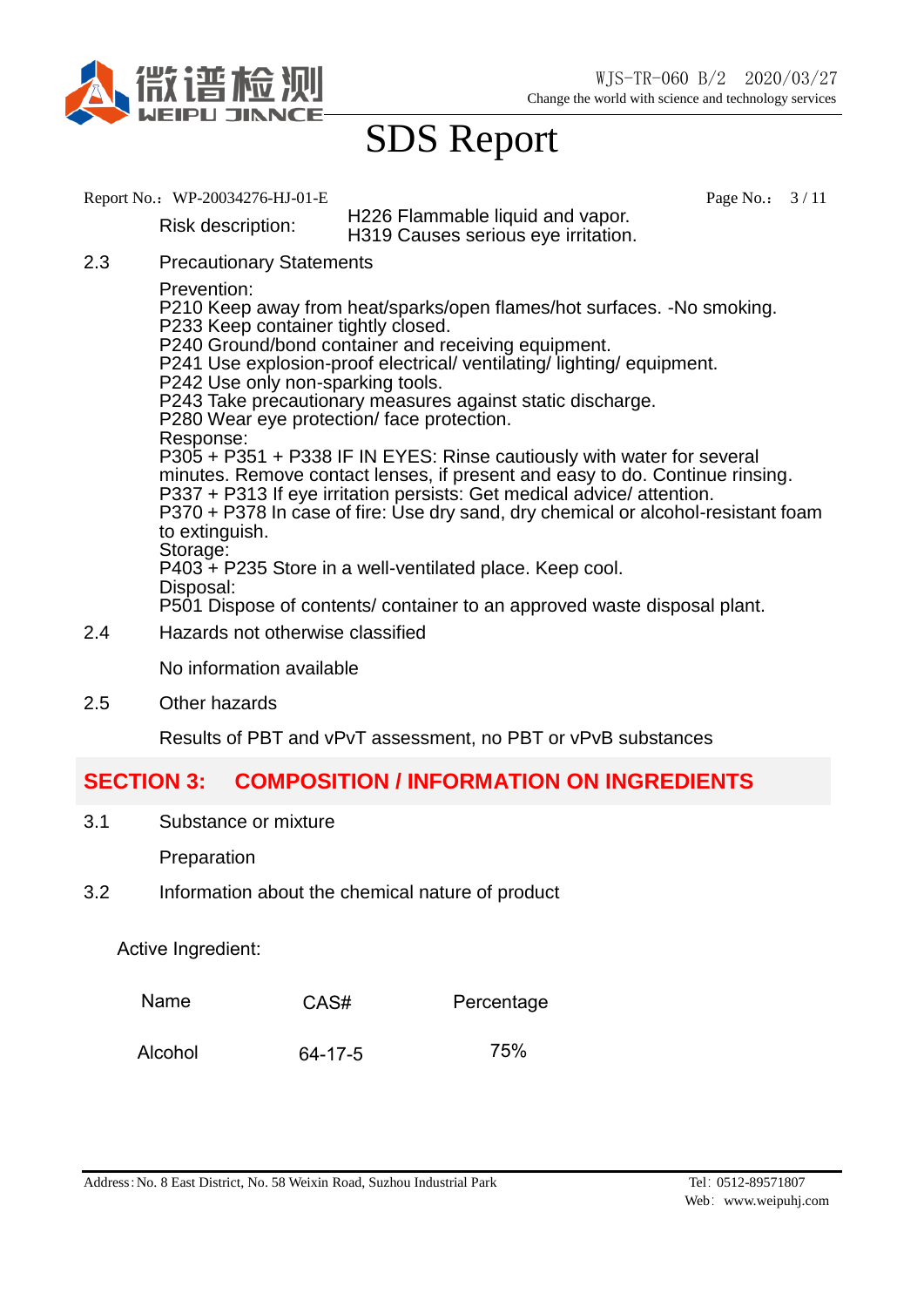

Report No.: WP-20034276-HJ-01-E Page No.: 4/11

Inactive Ingredients:

Water(CAS# 7732-18-5), Aloe Barbadensis Leaf Juice(CAS# 94349-62-9), Maltodextrin(CAS# 9050-36-6 ), Glycerin(CAS# 56-81-5), Propylene Glycol(CAS# 57-55-6 ), Acrylates/C10-30 Alkyl Acrylate Crosspolymer(CAS# NA), Tocopheryl Acetate(CAS# 7695-91-2),Triethanolamine(CAS#102-71-6),Fragrance(CAS#NA).

### **SECTION 4: FIRST AID MEASURES**

#### 4.1 Description of first aid measures

| <b>General Advice:</b> | In the case of accident or if you feel unwell,<br>seek medical advice immediately. When<br>symptoms persist or in all cases of doubt<br>seek medical advice.        |
|------------------------|---------------------------------------------------------------------------------------------------------------------------------------------------------------------|
| Eye contact:           | In case of contact, immediately flush eyes<br>with plenty of water for at least 15 minutes. If<br>easy to do, remove contact lens, if worn.<br>Seek medical advice. |
| <b>Skin Contact:</b>   | Wash with water and soap as a precaution.<br>Get medical attention if irritation develops and<br>persists.                                                          |
| Inhalation:            | If inhaled, remove to fresh air. If symptoms<br>persist, call a physician.                                                                                          |
| Ingestion:             | If swallowed, DO NOT induce vomiting. Rinse<br>mouth with water. Obtain medical attention.                                                                          |

4.2 Most important symptoms and effects, both acute and delayed

Causes serious eye irritation.

4.3 Indication of any immediate medical attention and special treatment needed First Aid responders should pay attention to self-protection and use the recommended protective clothing

#### **SECTION 5: FIRE-FIGHTING MEASURES**

5.1 Extinguishing Media

Use water spray, alcohol-resistant foam, dry chemical or carbon dioxide.

5.2 Unsuitable extinguishing

High volume water jet

Address:No. 8 East District, No. 58 Weixin Road, Suzhou Industrial Park Tel:0512-89571807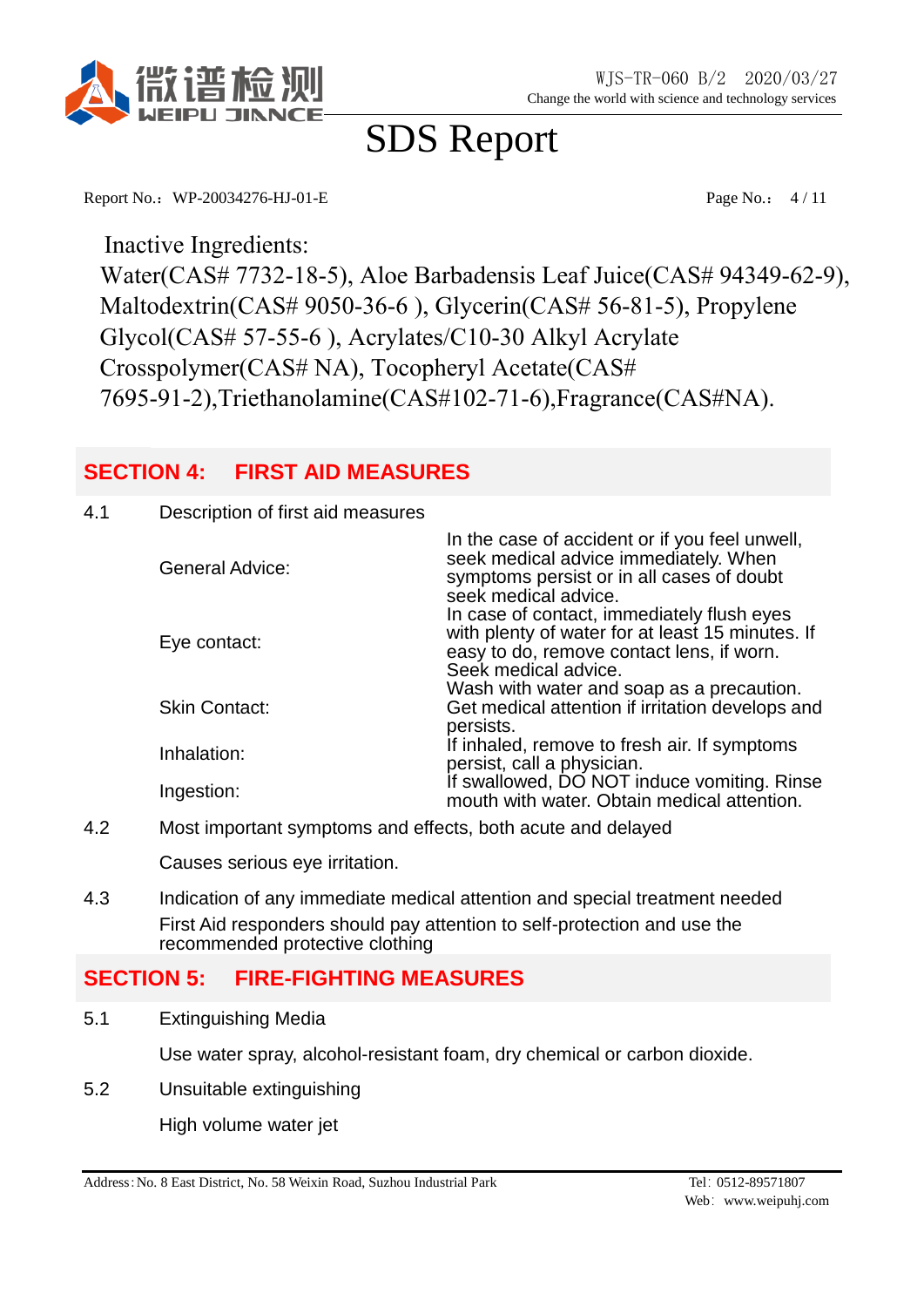

Report No.: WP-20034276-HJ-01-E Page No.: 5/11

5.3 Special hazards arising from the substance or mixture

No information available

5.4 Advice for firefighters

Use extinguishing measures that are appropriate to local circumstances and the surrounding environment. Use water spray to cool unopened containers. Collect contaminated fire extinguishing water separately. This must not be discharged into drains. Fire residues and contaminated fire extinguishing water must be disposed of in accordance with local regulations.

5.5 Further information In the event of fire, wear self-contained breathing apparatus. Use personal protective equipment.

### **SECTION 6: ACCIDENTAL RELEASE MEASURES**

6.1 Personal precautions protective equipment and emergency procedures

Use personal protective equipment. Ensure adequate ventilation. Remove all sources of ignition. Evacuate personnel to safe areas. Keep people away from and upwind of spill/leak. Material can create slippery conditions.

6.2 Environmental precautions

Discharge into the environment must be avoided. Prevent further leakage or spillage if safe to do so. Retain and dispose of contaminated wash water. Local authorities should be advised if significant spillages cannot be contained.

6.3 Methods and materials for containment and cleaning up

Non-sparking tools should be used. Soak up with inert absorbent material. Suppress (knock down) gases/vapours/mists with a water spray jet. Keep in suitable, closed containers for disposal. Clean contaminated floors and objects thoroughly while observing environmental regulations.

6.4 Reference to other sections

See Section 7 for information on safe handling. See Section 8 for information on personal protection equipment. See Section 13 for disposal information.

### **SECTION 7: HANDLING AND STORAGE**

7.1 Precautions for safe handing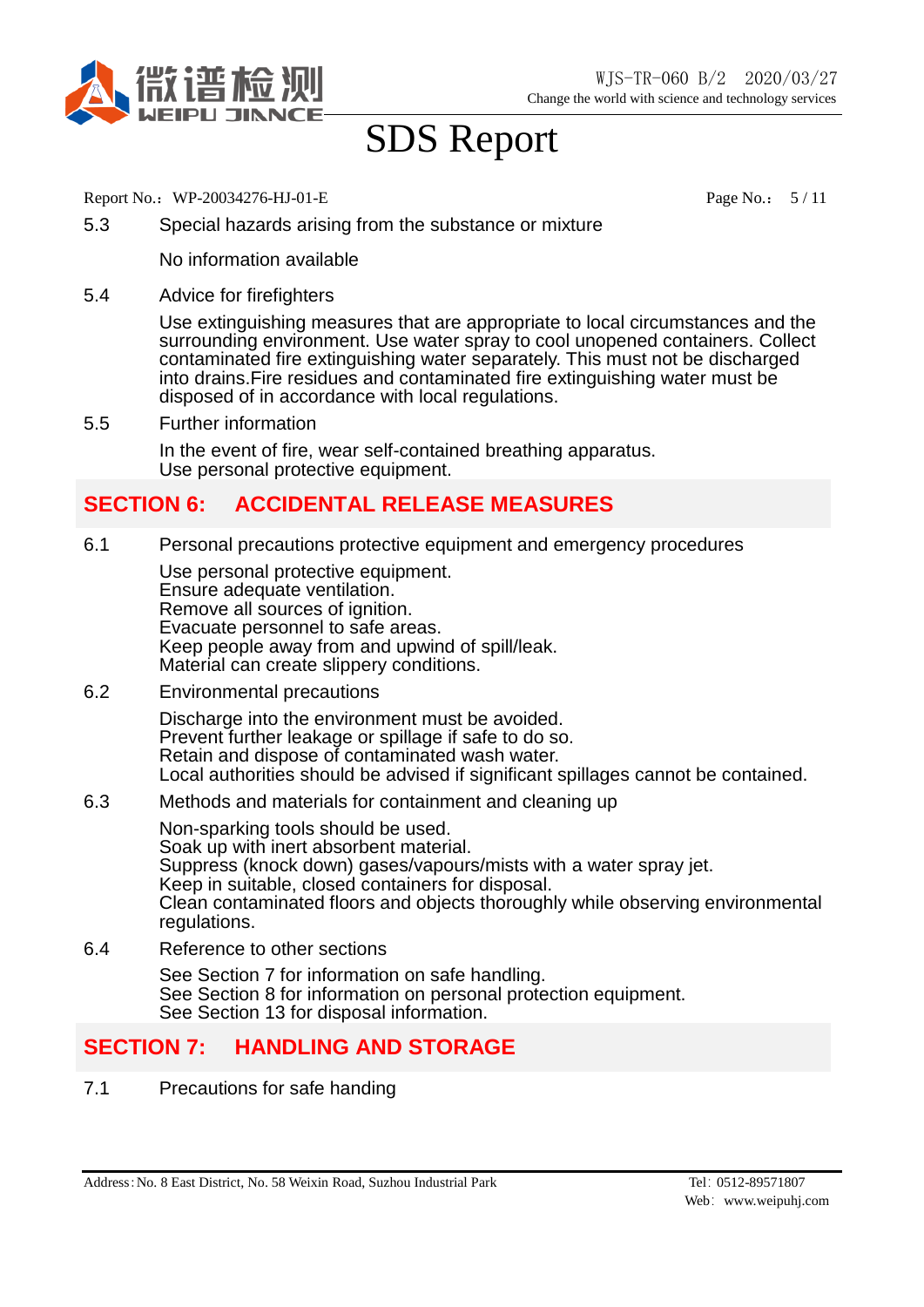

- Report No.: WP-20034276-HJ-01-E Page No.: 6/11 For personal protection see section 8. Keep away from heat and flame. Use with local exhaust ventilation. Avoid contact with eyes.
- 7.2 Conditions for safe storage, including any incompatibilities

Take measures to prevent the build up of electrostatic charge. Keep in properly labelled containers. Keep containers tightly closed in a dry, cool and well ventilated place. Store in accordance with the particular national regulations.

7.3 Specific end use(s)

Apart from the uses mentioned in section 1.2 no other specific uses are stipulated

### **SECTION 8: EXPOSURE CONTROLS/PERSONAL PROTECTION**

8.1 Control parameters Ethyl Alcohol,

TWA: 1900mg/m<sup>3</sup> (NIOSH, REL); STEL: 1000mg/kg (OSHA Z-1)

8.2 Exposure controls

No related information available

Respiratory protection: No personal respiratory protective equipment normally required.

Hand protection: No special protective equipment required.

Eye protection: Wear face-shield and protective suit for abnormal processing problems.

Skin and body protection: No special measures necessary provided product is used correctly.

Protective measures: Choose body protection in relation to its type, to the concentration and amount of dangerous substances, and to the specific work-place.

Ensure that eye flushing systems and safety showers are located close to the working place.

Hygiene measures: Handle in accordance with good industrial hygiene and safety practice.

- Avoid contact with eyes
- 8.3 Environmental<br>exposure controls Do not let product enter drains.

### **SECTION 9: PHYSICAL AND CHEMICAL PROPERTIES**

- 9.1 Information on basic physical and chemical properties
	- a, appearance Liquid
	- b, color Clear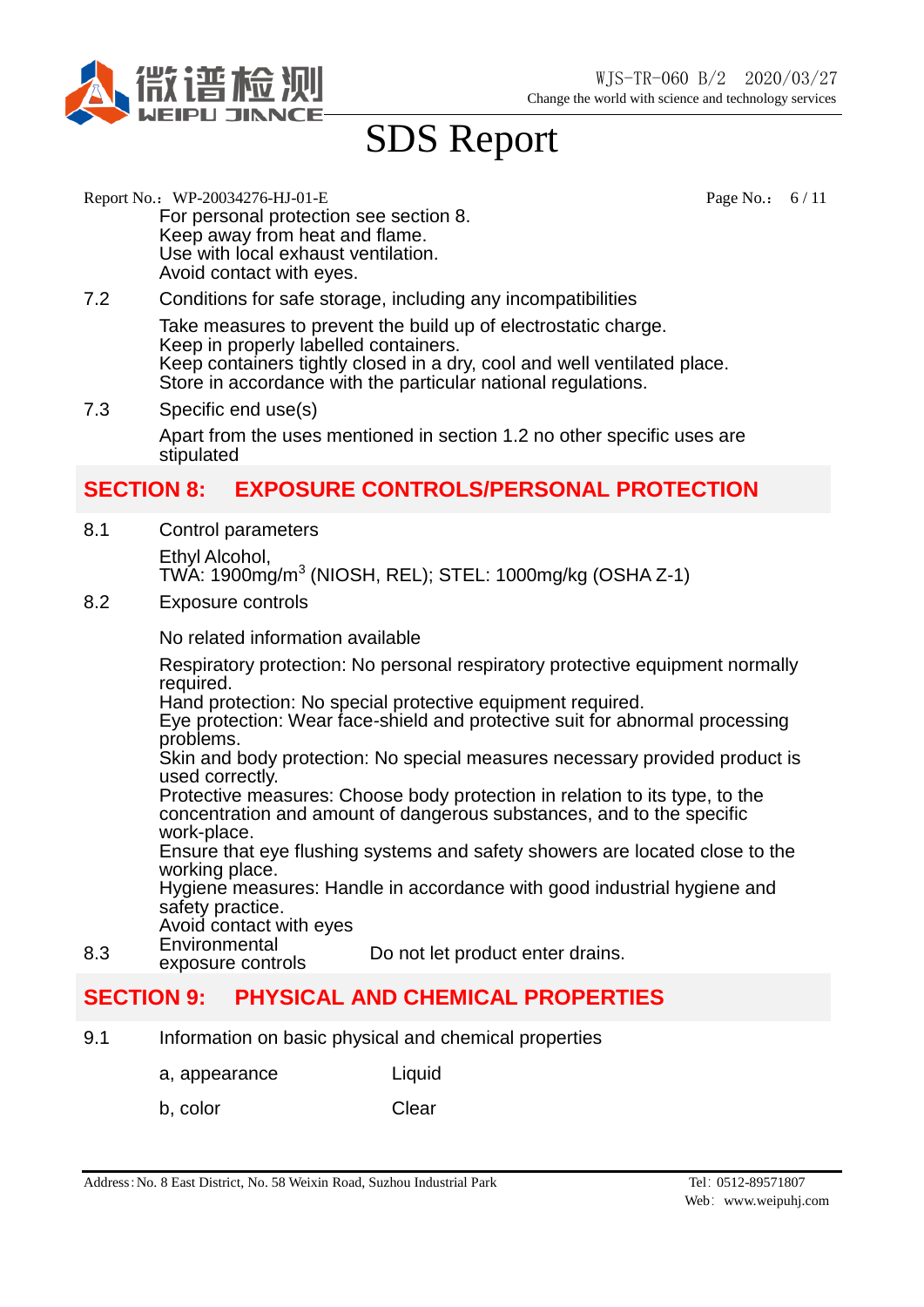

|     | Report No.: WP-20034276-HJ-01-E                  |                          | Page No.: | 7/11 |
|-----|--------------------------------------------------|--------------------------|-----------|------|
|     | c, odor                                          | Alcohol odor             |           |      |
|     | d, pH                                            | $4 - 8$                  |           |      |
|     | e, Melting point/freezing<br>point:              | No data available        |           |      |
|     | f, Initial boiling point and<br>boiling range:   | >50℃                     |           |      |
|     | g, Flash point:                                  | $<$ 23 $^{\circ}$ C      |           |      |
|     | h, Kinematic viscosity:                          | No data available        |           |      |
|     | i, Flammability:                                 | No data available        |           |      |
|     | j, Explosive properties:                         | No data available        |           |      |
|     | k, Upper/lower limit of<br>explosion             | No data available        |           |      |
|     | I, Vapour pressure(at<br>$20^{\circ}$ $\circ$ ): | No data available        |           |      |
|     | m, Vapour density:                               | No data available        |           |      |
|     | n, Density/relative<br>density:                  | $0.88$ g/cm <sup>3</sup> |           |      |
|     | o, Water solubility:                             | Solubility               |           |      |
|     | p, Partition coefficient<br>n-octanol/water      | No data available        |           |      |
|     | q, Auto-ignition<br>temperature:                 | No data available        |           |      |
|     | r, Decomposition<br>temperature:                 | No data available        |           |      |
|     | s, Oxidizing properties:                         | No data available        |           |      |
|     | t, The evaporation rate:                         | No data available        |           |      |
| 9.2 | Other safety information                         |                          |           |      |
|     | No data available                                |                          |           |      |

### **SECTION 10: STABILITY AND REACTIVITY**

10.1 Reactivity

Stable at ambient temperature and under normal conditions of use.

10.2 Chemical Stability

Stable under normal conditions.

Address: No. 8 East District, No. 58 Weixin Road, Suzhou Industrial Park Tel: 0512-89571807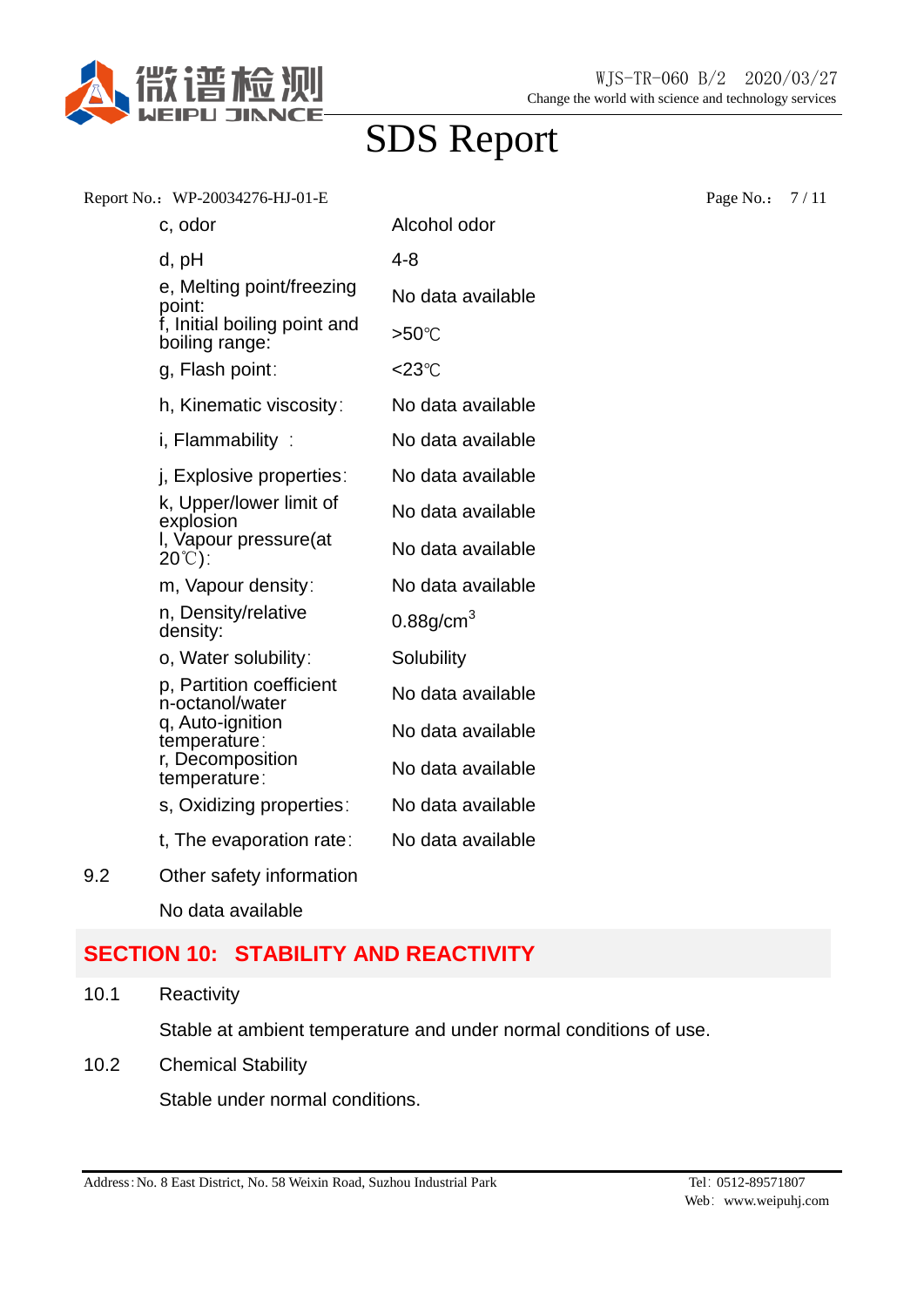

Report No.: WP-20034276-HJ-01-E Page No.: 8/11

- 10.3 Possibility of hazardous reactions None under normal processing.
- 10.4 Conditions to avoid

Heat, flames and sparks.

- 10.5 Incompatible materials Strong oxidizing agents.
- 10.6 Hazardous decomposition products

No hazardous decomposition products are known

### **SECTION 11: TOXICOLOGICAL INFORMATION**

- 11.1 Information on toxicological effects
	- No data available

|      | Acute toxicity                                           | No data available |                   |
|------|----------------------------------------------------------|-------------------|-------------------|
|      | Skin corrosion/irritation                                | No data available |                   |
|      | Serious eye damage/eye<br>irritation                     | No data available |                   |
|      | Respiratory or skin<br>sensitisation                     | No data available |                   |
|      | Germ cell mutagenicity                                   | No data available |                   |
|      | Carcinogenicity                                          | No data available |                   |
|      | Reproductive toxicity                                    | No data available |                   |
|      | Specific target organ<br>toxicity - single exposure      | No data available |                   |
|      | Specific target organ<br>toxicity - repeated<br>exposure | No data available |                   |
|      | Aspiration hazard                                        | No data available |                   |
| 11.2 | <b>Additional instructions</b>                           |                   |                   |
|      | Registration of toxic effects of<br>chemical substances: |                   | No data available |
|      | Signs and symptoms of exposure:                          |                   | No data available |
|      |                                                          |                   |                   |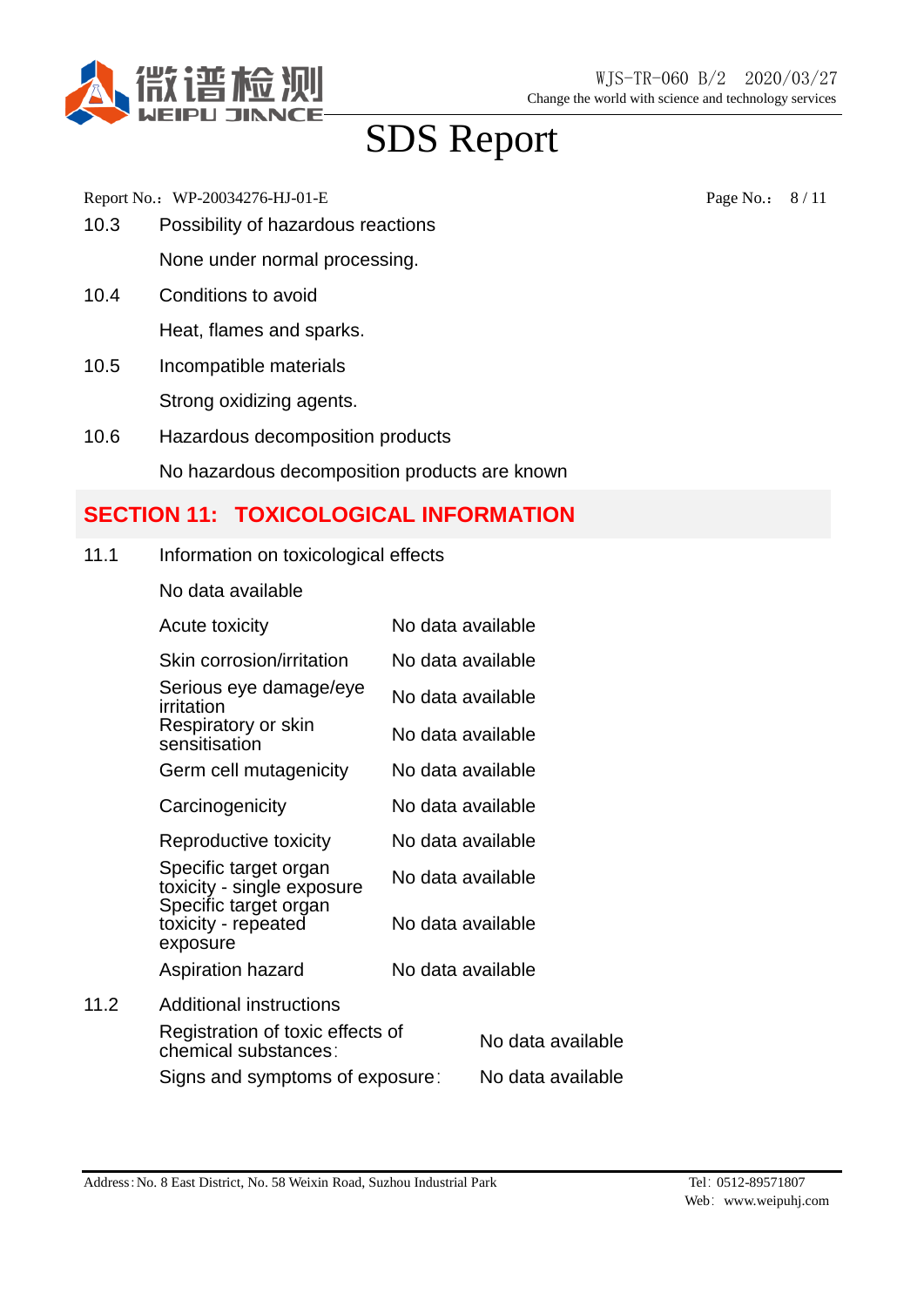

Report No.: WP-20034276-HJ-01-E Page No.: 9/11

### **SECTION 12: ECOLOGICAL INFORMATION**

| 12.1 | Toxicity:                              | No data available         |
|------|----------------------------------------|---------------------------|
| 12.2 | Persistence and<br>degradability:      | No data available         |
| 12.3 | Bio biodegradability:                  | No data available         |
| 12.4 | Mobility in soil:                      | No data available         |
| 12.5 | Results of PBT and<br>vPvB assessment: | Not PBT/vPvB substances   |
| 12.6 | Other adverse effects:                 | No information available. |

### **SECTION 13: WASTE TREATMENT METHODS**

Use material for its intended purpose or recycle if possible. This material, if it must be discarded, may meet the criteria of a hazardous waste as defined by the regulation. Measurement of certain physical properties and analysis for regulated components may be necessary to make a correct determination. If this material is classified as a hazardous waste, law requires disposal at a licensed hazardous waste disposal facility.

| Product:                  | Offer surplus and non-recyclable solutions to a licensed<br>disposal company. |
|---------------------------|-------------------------------------------------------------------------------|
| Contaminated<br>packaging | Dispose of as unused product.                                                 |

### **SECTION 14: TRANSPORT INFORMATION**

14.1 UN Number

 $14.2$ 

| ADR/RID:                | 1170                    |
|-------------------------|-------------------------|
| IMDG:                   | 1170                    |
| IATA-DGR:               | 1170                    |
| UN proper shipping name |                         |
| ADR/RID:                | <b>Ethanol solution</b> |
| IMDG:                   | <b>Ethanol solution</b> |
|                         |                         |

- IATA-DGR: Ethanol solution
- 14.3 Transport hazard class(es):

| ADR/RID: | 3 |
|----------|---|
| IMDG:    | 3 |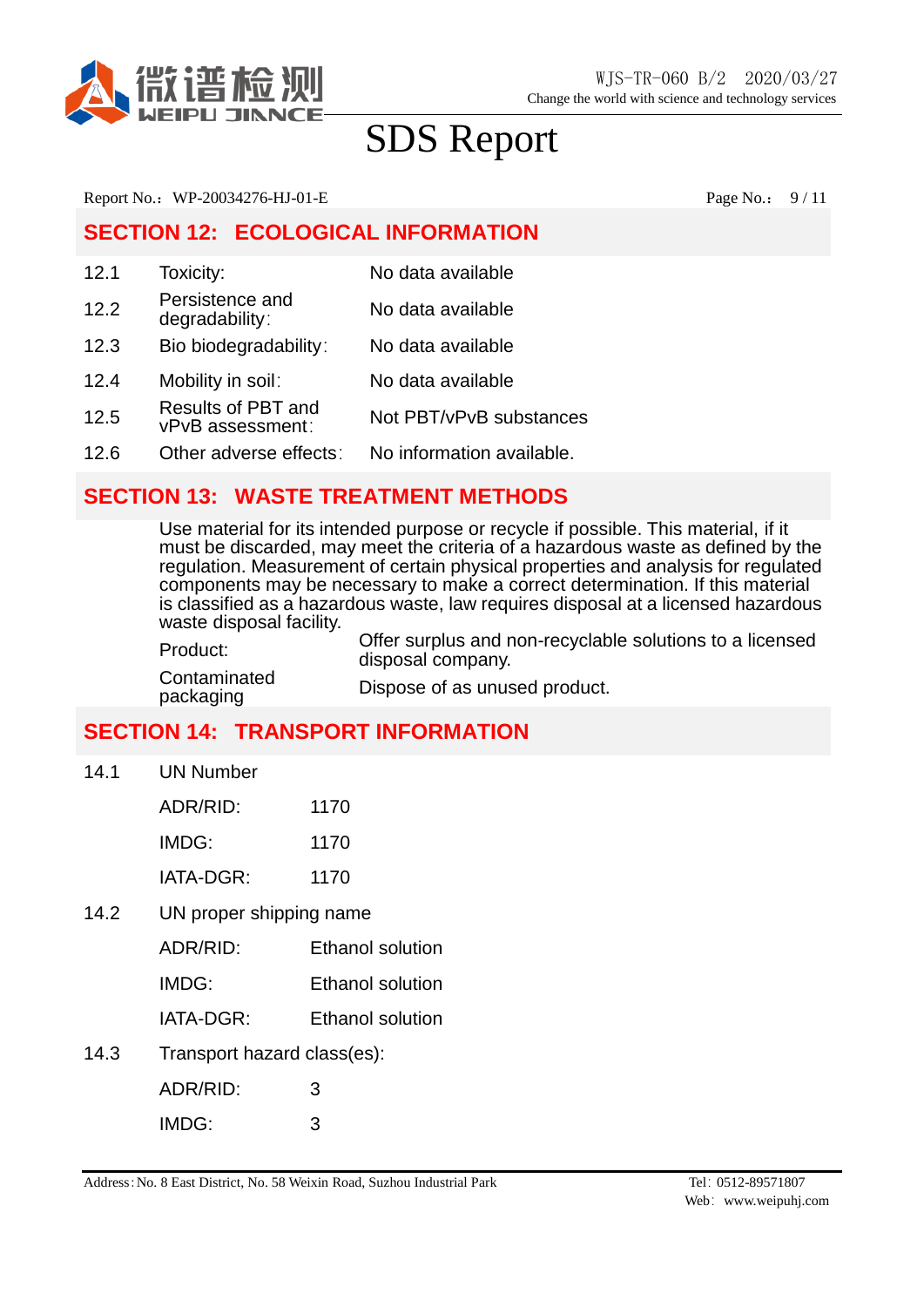

Report No.: WP-20034276-HJ-01-E Page No.: 10 / 11 IATA-DGR: 3

14.4 Packaging group

ADR/RID: II IMDG: II

IATA-DGR: II

14.5 Environmental hazards

ADR/RID: No IMDG: No

IATA-DGR: no

14.6 Special precautions for user

Prevent leakage

14.7 Incompatible materials

No data available

### **SECTION 15: REGULATION INFORMATION**

- 15.1 Safety, health and environmental regulations/legislation specific the substance or mixture TSCA Not listed IECSC Not listed DSL/NDSL Not listed
- 15.2 Chemical safety assessment

For this product a chemical safety assessment was not carried out

### **SECTION 16: OTHER INFORMATION**

16.1. date of preparation or last revision Issued date March 27, 2020 16.2. The date of preparation of the SDS or the last change to it. Preparation date March 27, 2020 Edit information **⊠New Edit, □Revised** Current vision 0.0 16.3. Other information